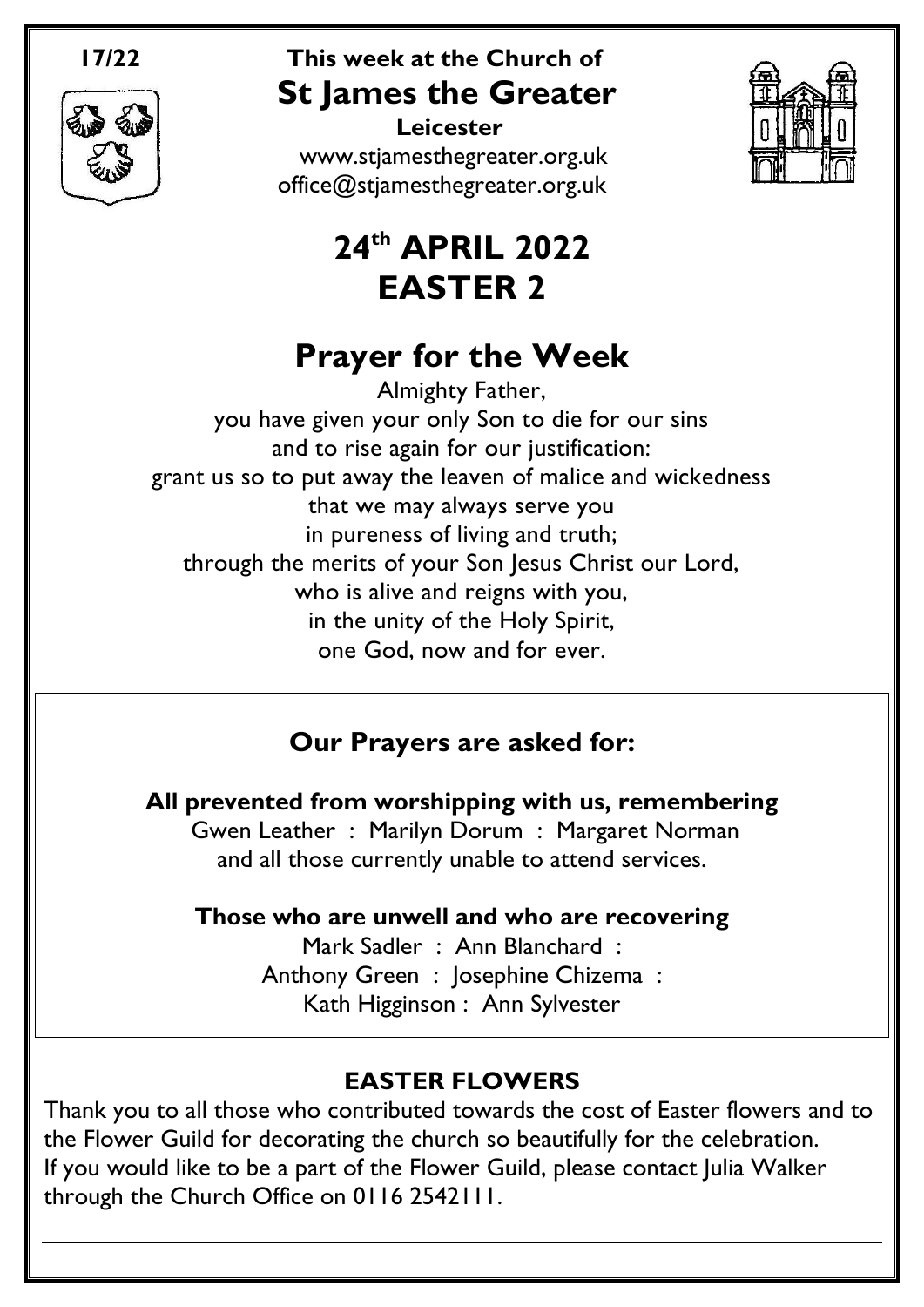# **08.30 Welcome to St James the Greater Holy Communion**

Common Worship Order One (Traditional) Celebrant: The Reverend Jane Sharp Churchwarden: Julia Walker

**Please take this leaflet away with you at the end of the Service.**

COVID-19 has become a feature of our lives for the foreseeable future. At St James we will still provide **hand sanitiser** and if you require seat **notices** asking members of the congregation **not to sit next to you**, these are available on the tables you can see as you come into Church, you may wish to place a notice on several chairs. Given the current state of infections you may want to return to mask-wearing.

# **10.30 Sung Eucharist** *See order of service*

Celebrant: The Reverend Andrew Quigley, Vicar Churchwardens: Simon Edwards and Janet Burton Servers: Tony Chizema and Michael Bull Setting: Mass of St Thomas - Thorne

## **HYMN 216 The day of resurrection!**

READING Acts 5. 27-32 *read by Vicky Roe*

When they had brought them, they had them stand before the council. The high priest questioned them, <sup>28</sup>saying, 'We gave you strict orders not to teach in this name, yet here you have filled Jerusalem with your teaching and you are determined to bring this man's blood on us.' <sup>29</sup>But Peter and the apostles answered, 'We must obey God rather than any human authority.  $30T$ he God of our ancestors raised up Jesus, whom you had killed by hanging him on a tree.  $31$  God exalted him at his right hand as Leader and Saviour, so that he might give repentance to Israel and forgiveness of sins.  $32$ And we are witnesses to these things, and so is the Holy Spirit whom God has given to those who obey him.'

### **HYMN 217 The strife is o'er, the battle done**

GOSPEL John 20. 19-31

When it was evening on that day, the first day of the week, and the doors of the house where the disciples had met were locked for fear of the Jews, Jesus came and stood among them and said, 'Peace be with you.'  $20$ After he said this, he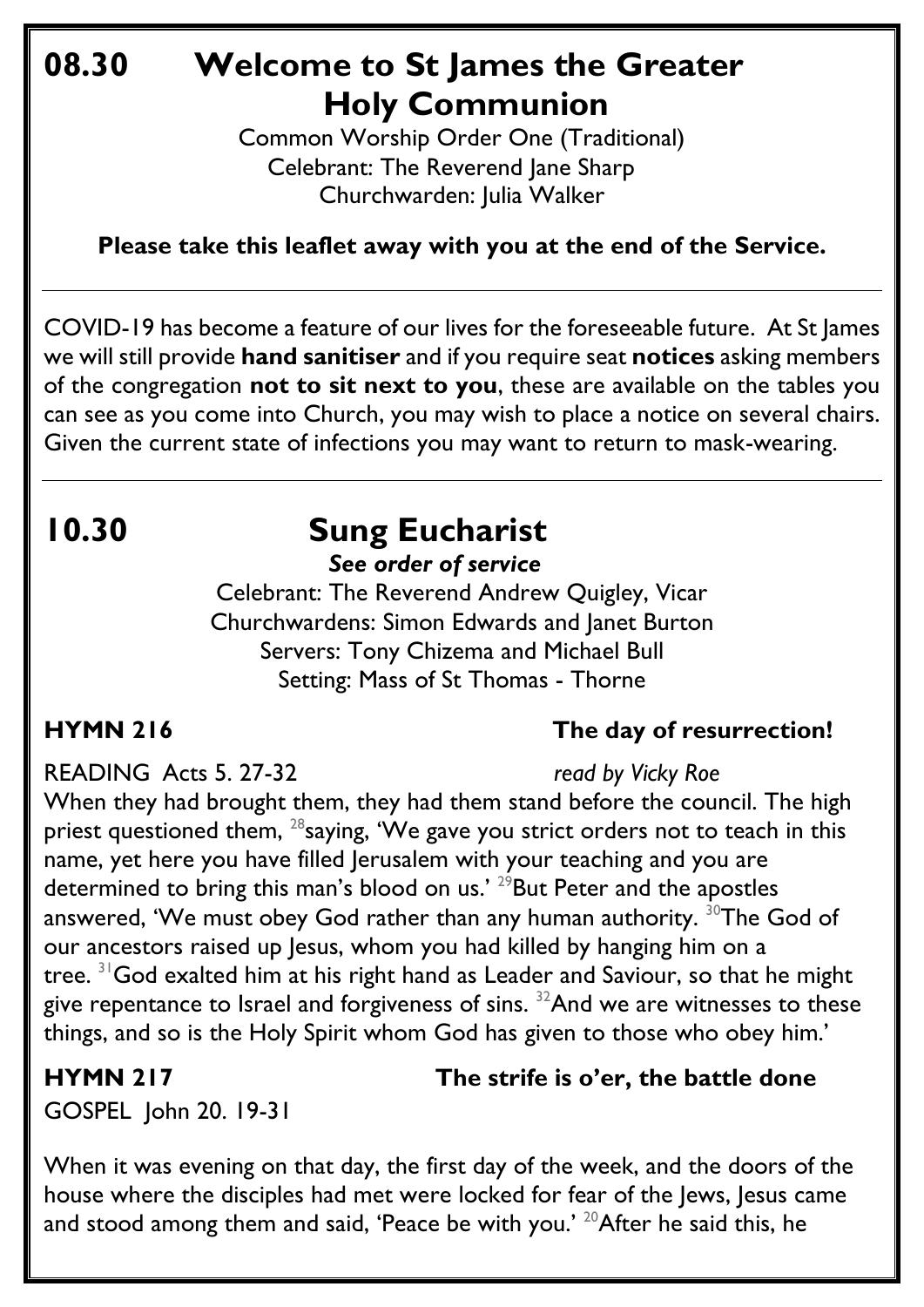showed them his hands and his side. Then the disciples rejoiced when they saw the Lord. <sup>21</sup> Jesus said to them again, 'Peace be with you. As the Father has sent me, so I send you.' <sup>22</sup>When he had said this, he breathed on them and said to them, 'Receive the Holy Spirit.<sup>23</sup>If you forgive the sins of any, they are forgiven them; if you retain the sins of any, they are retained.'

24 But Thomas (who was called the Twin), one of the twelve, was not with them when Jesus came. <sup>25</sup>So the other disciples told him, 'We have seen the Lord.' But he said to them, 'Unless I see the mark of the nails in his hands, and put my finger in the mark of the nails and my hand in his side, I will not believe.'

26 A week later his disciples were again in the house, and Thomas was with them. Although the doors were shut, Jesus came and stood among them and said, 'Peace be with you.<sup>' 27</sup>Then he said to Thomas, 'Put your finger here and see my hands. Reach out your hand and put it in my side. Do not doubt but believe.' <sup>28</sup>Thomas answered him, 'My Lord and my God!' <sup>29</sup>Jesus said to him, 'Have you believed because you have seen me? Blessed are those who have not seen and yet have come to believe.'

30 Now Jesus did many other signs in the presence of his disciples, which are not written in this book.  $31$ But these are written so that you may come to believe that Jesus is the Messiah, the Son of God, and that through believing you may have life in his name.

## SERMON SERMON SERMON INTERCESSIONS The Reverend Andrew Quigley **OFFERTORY HYMN 200 (i) (omit v.4 & 5) Christ the Lord is risen again Post Communion Prayer**

Lord God our Father, through our Saviour Jesus Christ you have assured your children of eternal life and in baptism have made us one with him: deliver us from the death of sin and raise us to new life in your love, in the fellowship of the Holy Spirit, by the grace of our Lord Jesus Christ.

### **RECESSIONAL HYMN 207 Jesus lives! Thy terrors now** ORGAN VOLUNTARY – *Please be aware of those remaining to listen* **Please take this leaflet away with you at the end of the Service.**  *Everyone is invited for refreshments at the back of church after the service.*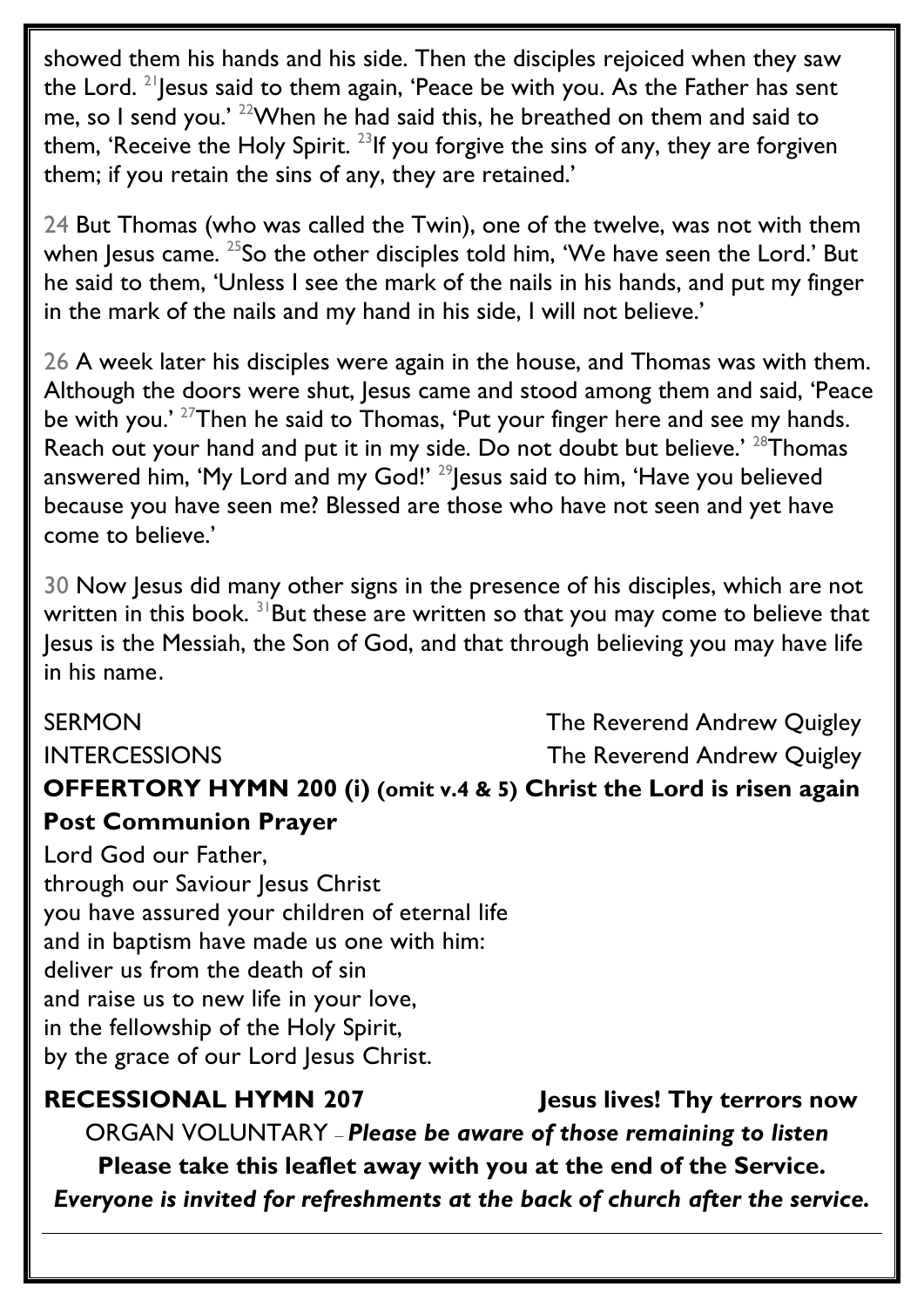# **The Vicar Writes**

After two Easters when we have been locked in for fear of the virus, it was so wonderful to gather together once again to welcome the risen Lord. Amidst the ongoing fear and sufferings of poverty and war, we are challenged now to fearlessly proclaim the hope we have in Him as we build the Kingdom.



# **18.30 Choral Evensong**

*See yellow order of service* Officiant: Angela Jagger Churchwardens: Simon Edwards, April Rule and David Kibert Servers: William Woolley and Hazel Carlin

**CONFESSION**  RESPONSES *Ferial* **PSALM 16** See music sheet

### **HYMN 203 Good Christians all, rejoice and sing!**

FIRST LESSON Isaiah 53. 1-6, 9-12 *read by Andrew Curry*

Who has believed what we have heard? And to whom has the arm of the LORD been revealed?  $^2$  For he grew up before him like a young plant, and like a root out of dry ground; he had no form or majesty that we should look at him, nothing in his appearance that we should desire him.  $3$  He was despised and rejected by others; a man of suffering and acquainted with infirmity; and as one from whom others hide their faces he was despised, and we held him of no account.  $^4$  Surely he has borne our infirmities and carried our diseases; yet we accounted him stricken, struck down by God, and afflicted.  $5$  But he was wounded for our transgressions, crushed for our iniquities; upon him was the punishment that made us whole,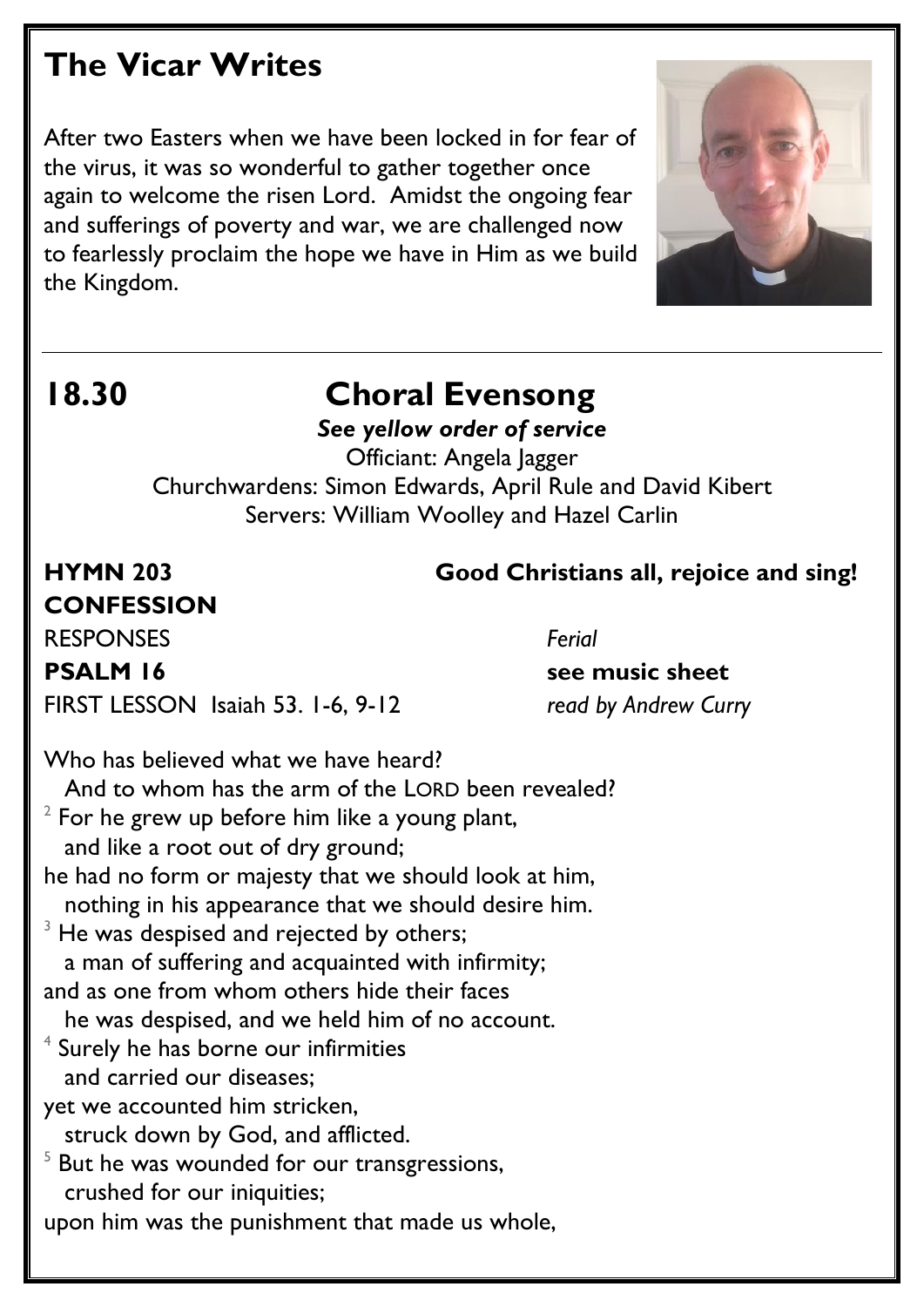and by his bruises we are healed.  $6$  All we like sheep have gone astray; we have all turned to our own way, and the LORD has laid on him the iniquity of us all.  $9$  They made his grave with the wicked and his tomb with the rich, although he had done no violence, and there was no deceit in his mouth.  $10$  Yet it was the will of the LORD to crush him with pain. When you make his life an offering for sin, he shall see his offspring, and shall prolong his days; through him the will of the LORD shall prosper. 11 Out of his anguish he shall see light; he shall find satisfaction through his knowledge. The righteous one, my servant, shall make many righteous, and he shall bear their iniquities.  $12$  Therefore I will allot him a portion with the great, and he shall divide the spoil with the strong; because he poured out himself to death, and was numbered with the transgressors; yet he bore the sin of many, and made intercession for the transgressors.

### **MAGNIFICAT** see music sheet

SECOND LESSON Luke 24. 13-35 *read by Val Bailey*

Now on that same day two of them were going to a village called Emmaus, about seven miles from Jerusalem, <sup>14</sup>and talking with each other about all these things that had happened. <sup>15</sup>While they were talking and discussing, Jesus himself came near and went with them,  $16$  but their eyes were kept from recognizing him.  $17$ And he said to them, 'What are you discussing with each other while you walk along?' They stood still, looking sad. <sup>18</sup>Then one of them, whose name was Cleopas, answered him, 'Are you the only stranger in Jerusalem who does not know the things that have taken place there in these days?' <sup>19</sup>He asked them, 'What things?' They replied, 'The things about Jesus of Nazareth, who was a prophet mighty in deed and word before God and all the people,  $^{20}$  and how our chief priests and leaders handed him over to be condemned to death and crucified him. <sup>21</sup>But we had hoped that he was the one to redeem Israel. Yes, and besides all this, it is now the third day since these things took place. <sup>22</sup>Moreover, some women of our group astounded us. They were at the tomb early this morning,  $^{23}$  and when they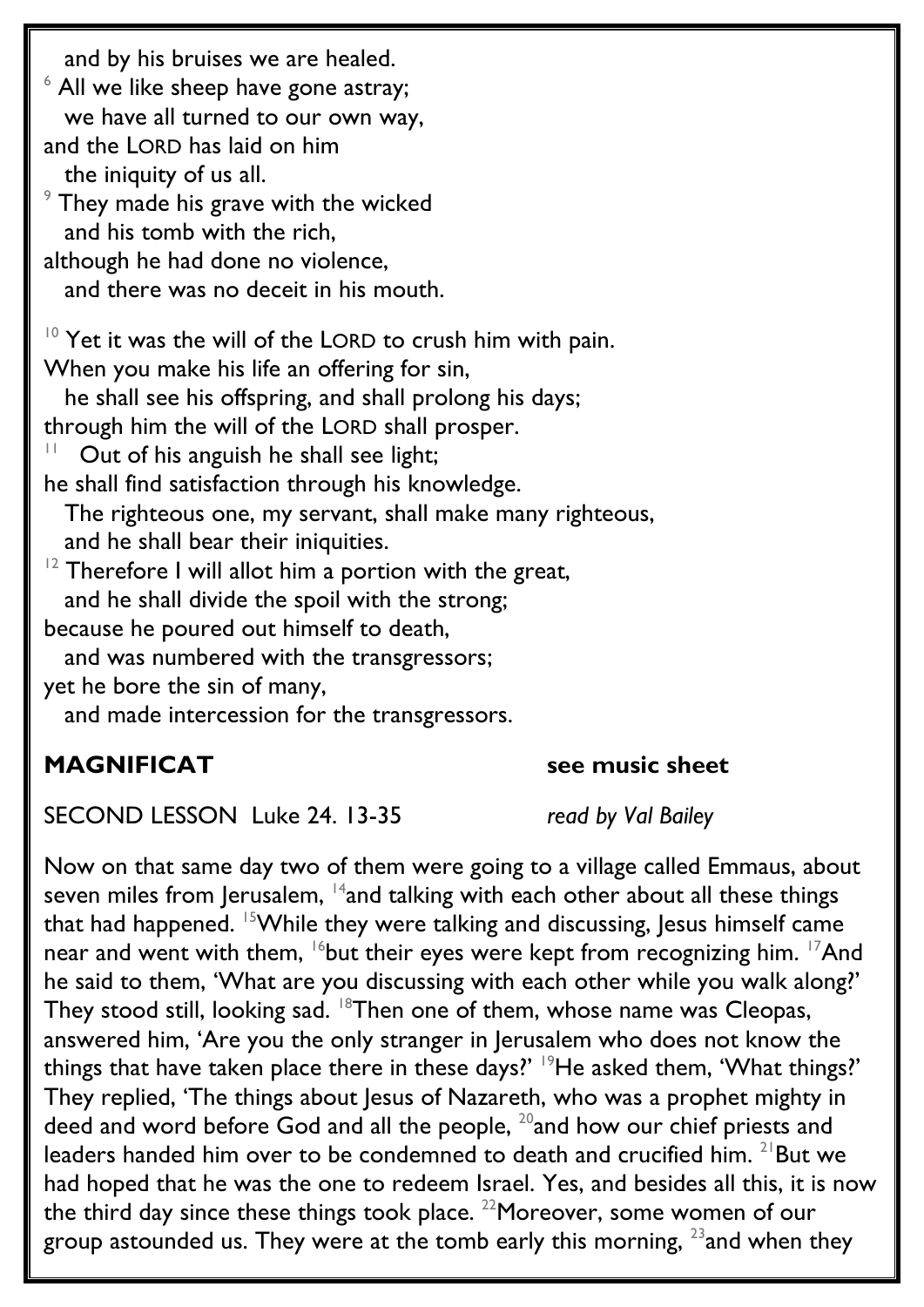did not find his body there, they came back and told us that they had indeed seen a vision of angels who said that he was alive.  $24$ Some of those who were with us went to the tomb and found it just as the women had said; but they did not see him.' <sup>25</sup>Then he said to them, 'Oh, how foolish you are, and how slow of heart to believe all that the prophets have declared!  $^{26}$ Was it not necessary that the Messiah should suffer these things and then enter into his glory?'  $27$ Then beginning with Moses and all the prophets, he interpreted to them the things about himself in all the scriptures.

28 As they came near the village to which they were going, he walked ahead as if he were going on.  $^{29}$ But they urged him strongly, saying, 'Stay with us, because it is almost evening and the day is now nearly over.' So he went in to stay with them. <sup>30</sup>When he was at the table with them, he took bread, blessed and broke it, and gave it to them. <sup>31</sup>Then their eyes were opened, and they recognized him; and he vanished from their sight. <sup>32</sup>They said to each other, 'Were not our hearts burning within us while he was talking to us on the road, while he was opening the scriptures to us?' <sup>33</sup>That same hour they got up and returned to Jerusalem; and they found the eleven and their companions gathered together.  $34$ They were saying, 'The Lord has risen indeed, and he has appeared to Simon!'  $35$ Then they told what had happened on the road, and how he had been made known to them in the breaking of the bread.

| <b>NUNC DIMITTIS</b>       | Sung by the Choir Dyson in C minor                |
|----------------------------|---------------------------------------------------|
|                            | Please remain seated but stand for the Gloria.    |
| <b>THE CREED</b>           | see yellow service card, p 3                      |
| <b>RESPONSES</b>           | Ferial                                            |
| <b>ANTHEM</b>              | Christians shout with joy and gladness J.S. Bach  |
| <b>PRAYERS</b>             | Angela Jagger                                     |
| <b>HYMN 199</b>            | <b>Christ is alive! Let Christians sing</b>       |
| <b>SERMON</b>              | Angela Jagger                                     |
| <b>HYMN 197</b>            | Alleluia, alleluia, give thanks to the risen Lord |
| <b>DISMISSAL Plainsong</b> | The Lord be with you. And with thy spirit.        |
|                            | Let us bless the Lord. Thanks be to God!          |

ORGAN VOLUNTARY – *Please be aware of those remaining to listen* **Please take this leaflet away with you at the end of the Service.**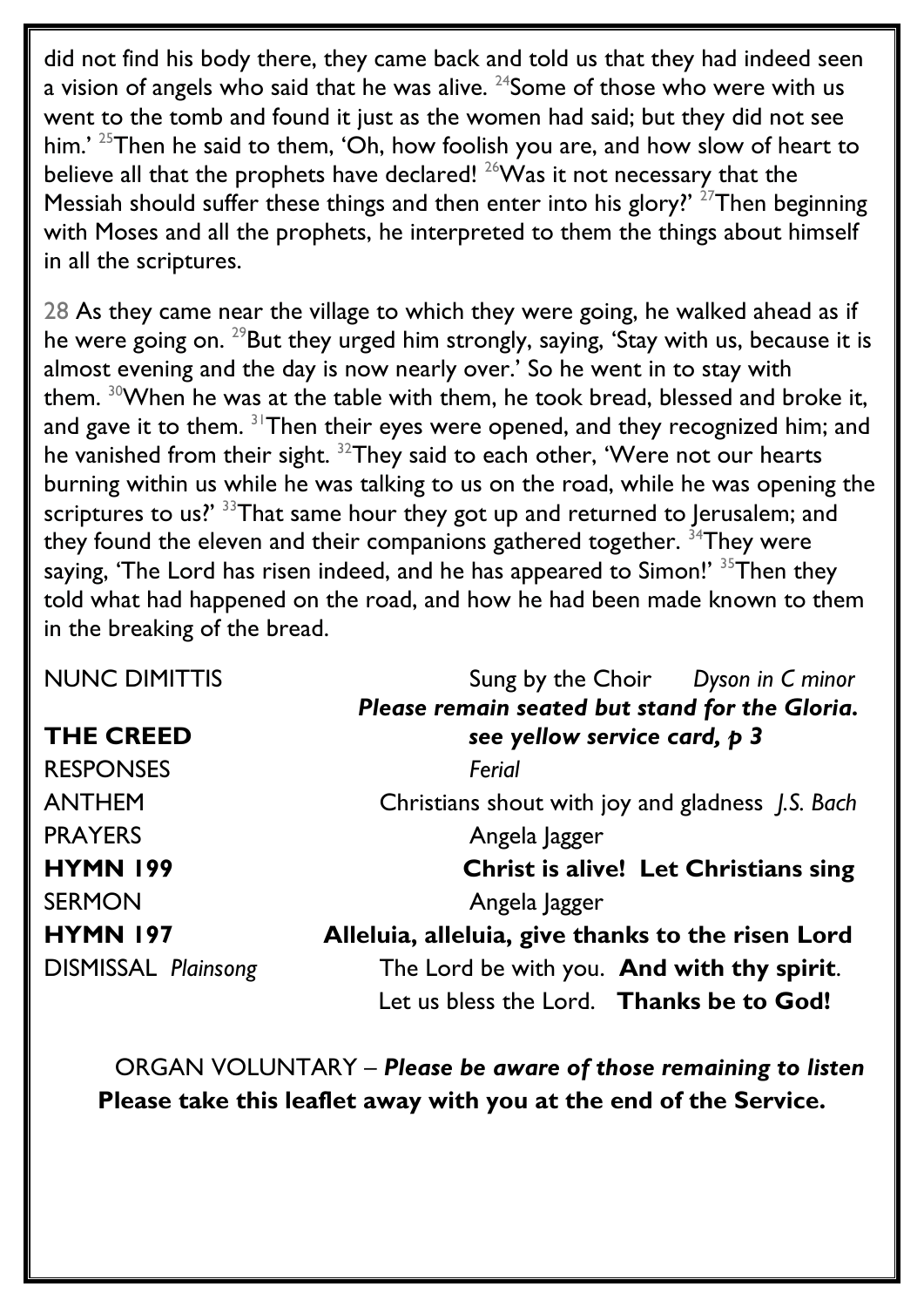# **The Week Ahead**

**Online Compline will return on Wednesday 4th May at 9pm Monday** 14.30 House Group online. E-mail  $\overline{A}$ . F. |agger@dunelm.org.uk for the link. **Wednesday** 19.30 Choir Youth Group in the Undercroft. Speak to Chiara and Guy Steed **Thursday**  10.30 **Holy Communion** Common Worship, Order 1 (traditional) Celebrant: The Reverend Jane Sharp 11.00 Coffee Drop-In at the back of the Church **Friday**  18.00 Choir Practice 19.00 Bible Study via Zoom. To join, please use the link or codes below: <https://us02web.zoom.us/j/83054314360?pwd=RU4yUzhVSnpSajZHanBZYU93K3pOdz09> Meeting ID: 830 5431 4360 Passcode: 922881

# **Sunday Next – 3<sup>rd</sup> Sunday of Easter**

|                       | 08.30 Holy Communion (BCP) Celebrant: The Reverend Andrew Quigley |
|-----------------------|-------------------------------------------------------------------|
| 10.30 Sung Eucharist  | <b>Celebrant: The Reverend Andrew Quigley</b>                     |
|                       | Readings: Acts 9. 1-6 and John 21. 1-19                           |
| 18.30 Choral Evensong | <b>Officiant: The Reverend Philip Norwood</b>                     |

**'THE SHELL'** The next edition of 'The Shell' is being prepared. The deadline for articles or other contributions is the first week in May. Please send items for inclusion to the church office by post or E-mail or to Paul Jenkins at [editor@stjamesthegreater.org.uk](mailto:editor@stjamesthegreater.org.uk)

**QUIET DAY AT GAULBY CHURCH** will take place on Saturday 25<sup>th</sup> June from 10 am to 2 pm. An opportunity for reflections and spiritual refreshment in beautiful surroundings – save the date!

## **UKRAINE APPEAL**

DEC charities and their local partners are in Ukraine and in neighbouring countries providing food, water, shelter and medical assistance. To make a donation, go to<https://www.dec.org.uk/appeal/ukraine-humanitarian-appeal> A prayer for Ukraine has been put on a notice in the front porch.

**APCM** Please note new date of Sunday 29<sup>th</sup> May after morning service.